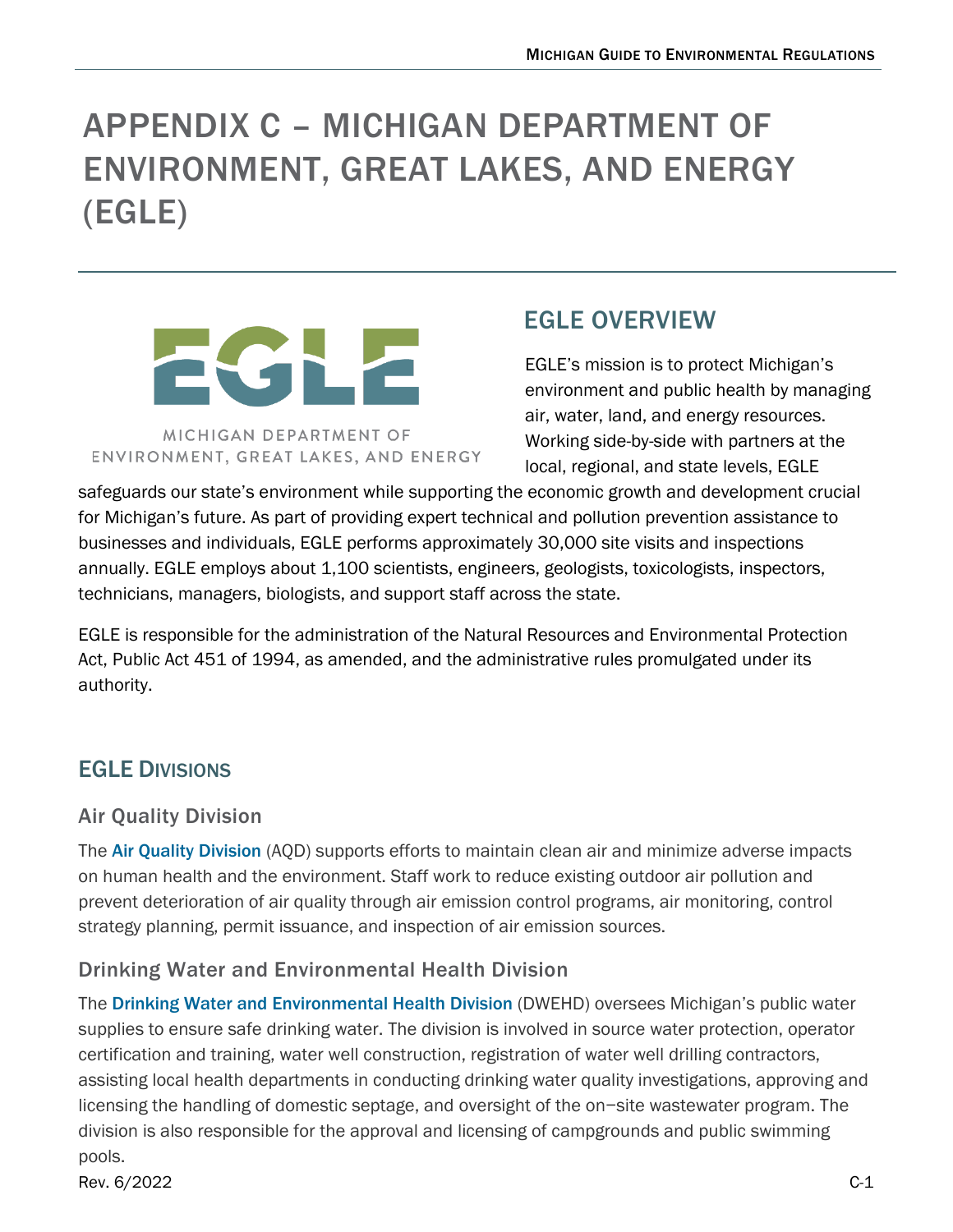#### Environmental Support Division

The[Environmental Support Division](https://www.michigan.gov/egle/about/organization/environmental-support) is responsible for the department's proactive outreach efforts and support functions necessary to maintain an effective organization. The division prepares professional materials to support the department's communication strategy. The division hosts [live,](https://www.michigan.gov/egle/outreach#ExploreEvents)  in-person [events, coordinates webinars](https://www.michigan.gov/egle/outreach#ExploreEvents), produces videos, and develops publications. Working with program staff, the division assures public meetings and public hearings are professionally conducted. In addition, the division operates the [Environmental Assistance Center](https://www.michigan.gov/egle/contact/environmental-assistance-center), coordinates emergency response efforts, oversees the department's facilities, and provides training opportunities to staff.

#### Finance Division

The[Finance Division](https://www.michigan.gov/egle/about/organization/finance) is responsible for all financial aspects of the department from budget development to year-end closing. The Finance Division director serves as the department's chief financial officer. The Finance Division oversees the [Michigan Underground Storage Tank Authority](https://www.michigan.gov/egle/about/groups/musta) (MUSTA) and the Water Infrastructure Financing Section. The Michigan Underground Storage Tank Authority assures underground storage tank owners and operators can meet federal financial requirements necessary to operate in Michigan and provides a funding mechanism to address [e](https://www.michigan.gov/egle/Regulatory-Assistance/Grants-and-Financing/Drinking-Water-State-Revolving-Fund)nvironmental issues. The [Water Infrastructure Financing Section](https://www.michigan.gov/egle/Regulatory-Assistance/Grants-and-Financing/Drinking-Water-State-Revolving-Fund) is responsible for providing funding mechanisms to assist communities with meeting water infrastructure needs.

#### Information Management Division

The [Information Management Division](https://www.michigan.gov/egle/about/organization/information-management) establishes and implements department data management standards and processes for information tracking to support transparency and effective internal processes. The division is responsible for assessing information technology tools and strategies to meet the ever-changing business needs of the department. In addition, the division is responsible for coordinating the [department's GIS initiatives](https://gis-egle.hub.arcgis.com/), maintaining the department's web site, and overseeing [Freedom of Information Act](https://www.michigan.gov/egle/contact/foia) responses. The division contains a performance optimization section responsible for evaluating department processes, updating department procedures, tracking audits, and assuring corrective action plans are implemented.

#### Materials Management Division

The [Materials Management Division](https://www.michigan.gov/egle/about/organization/materials-management) (MMD) oversees the solid waste, hazardous waste, liquid industrial by-products, scrap tire and electronic waste programs; radioactive materials and radon awareness programs; and energy and sustainability programs. The division oversees waste disposal, transportation, and storage as well as implementing strategies to support recycling, pollution prevention and beneficial reuse of unwanted materials. Activities in the radiological area include coordinating with nuclear power plants, local emergency responders, and the federal government to ensure that Michigan has sufficient resources in the event of a radioactive material release. MMD's energy activities include leading Michigan's efforts to using cleaner fuels and renewable energy. MMD partners with EGLE's **[Office of Climate and Energy](https://www.michigan.gov/egle/about/organization/climate-and-energy)**, to help communities reduce their carbon footprint and become more resilience to climate change impacts and reach's Michigan's goal of carbon neutrality by 2050.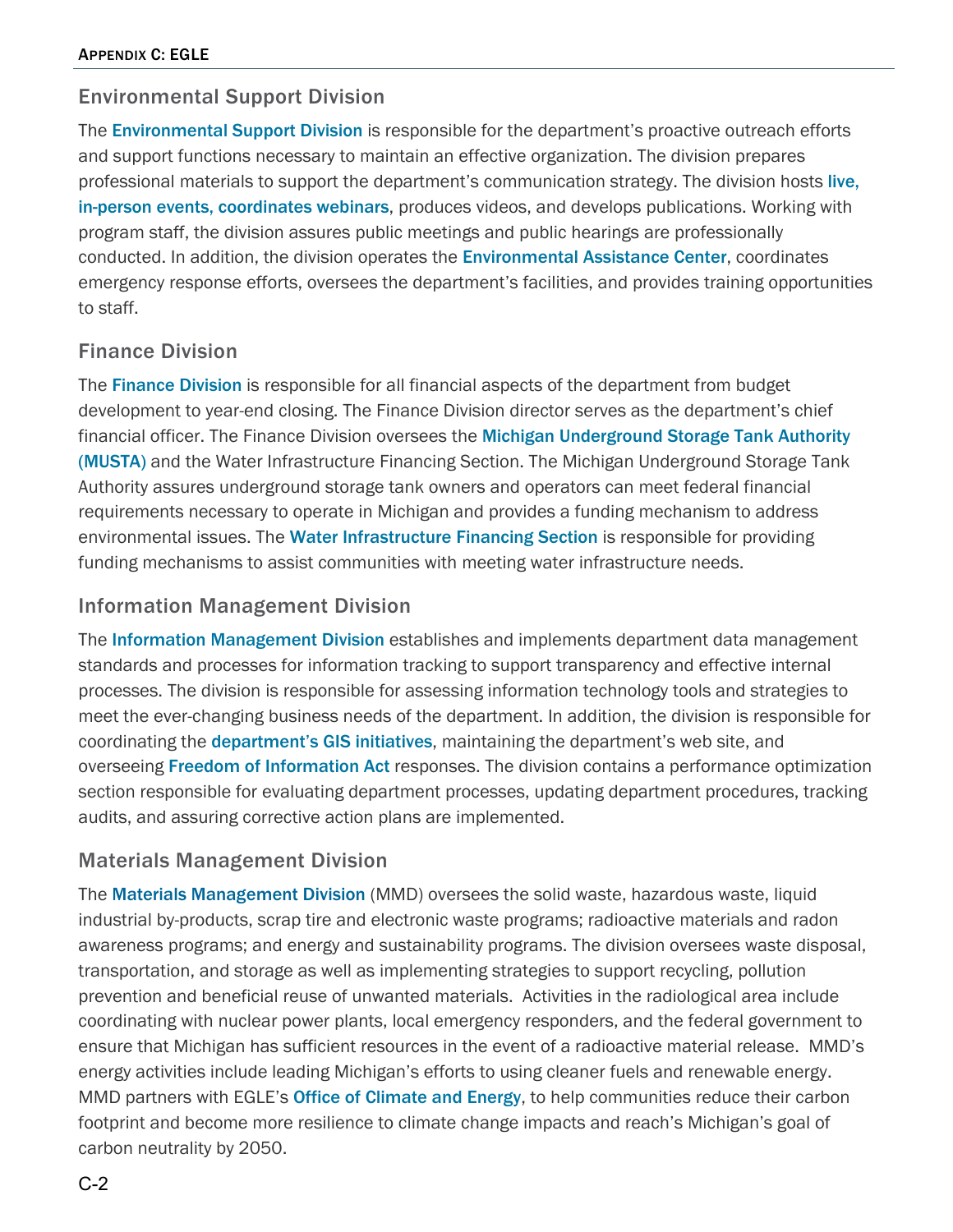#### Oil, Gas, and Minerals Division

The [Oil, Gas, and Minerals Division](https://www.michigan.gov/egle/about/organization/oil-gas-and-minerals) (OGMD) oversees the development of fossil fuels and minerals while ensuring the protection of natural resources, the environment, property, and public health and safety. The division regulates the locating, drilling, operating, and plugging of wells used for exploration and production of oil, gas, brine, and minerals, as well as for underground storage and waste disposal. It also regulates mines for metallic minerals and industrial sand. Additionally, the division maintains a variety of maps and data on Michigan geology, fossil fuels, and minerals for industry and public use.

#### Remediation and Redevelopment Division

The [Remediation and Redevelopment Division](https://www.michigan.gov/egle/about/organization/remediation-and-redevelopment) (RRD) oversees the remediation and redevelopment of contaminated properties in Michigan. The division administers two environmental cleanup programs, including the Environmental Remediation program and the Leaking Underground Storage Tank [program](https://www.michigan.gov/egle/about/organization/remediation-and-redevelopment/lust). In addition, the division coordinates the implementation of [Brownfield Redevelopment](https://www.michigan.gov/egle/about/organization/remediation-and-redevelopment/brownfields) financing for environmental response activities and manages portions of the federal Superfund program. RRD also oversees the **EGLE laboratory** responsible for drinking water and environmental testing.

#### Water Resources Division

The [Water Resources Division](https://www.michigan.gov/egle/about/organization/water-resources) (WRD) protects and monitors Michigan's waters by establishing water quality standards, assessing the health of aquatic communities, issuing permits to regulate wastewater dischargers, and overseeing aquatic invasive species concerns and water withdrawals. The division processes permit applications and provides technical assistance to local soil erosion and sedimentation control programs as well as activities like dredging or filling; constructing or dismantling dams; constructing marinas, seawalls, or docks; building in a designated critical sand dune, wetland, or floodplain; and protecting underwater shipwreck resources. WRD oversees and issues construction permits for all public wastewater infrastructure, requires asset management in NPDES permits to ensure proper maintenance, and oversees critical large-scale infrastructure improvements in the area of CSO/SSO control vital to the health of Michigan's waterways.

### EGLE OFFICES

#### MPART Executive Director

The [Michigan PFAS Action Response Team](https://www.michigan.gov/pfasresponse/) (MPART) Executive Director oversees the state's coordinated effort to address the threat of per- and polyfluoroalkyl substances (PFAS) contamination. The Executive Director serves as the chair of MPART and coordinates closely with various federal and state agencies on PFAS initiatives.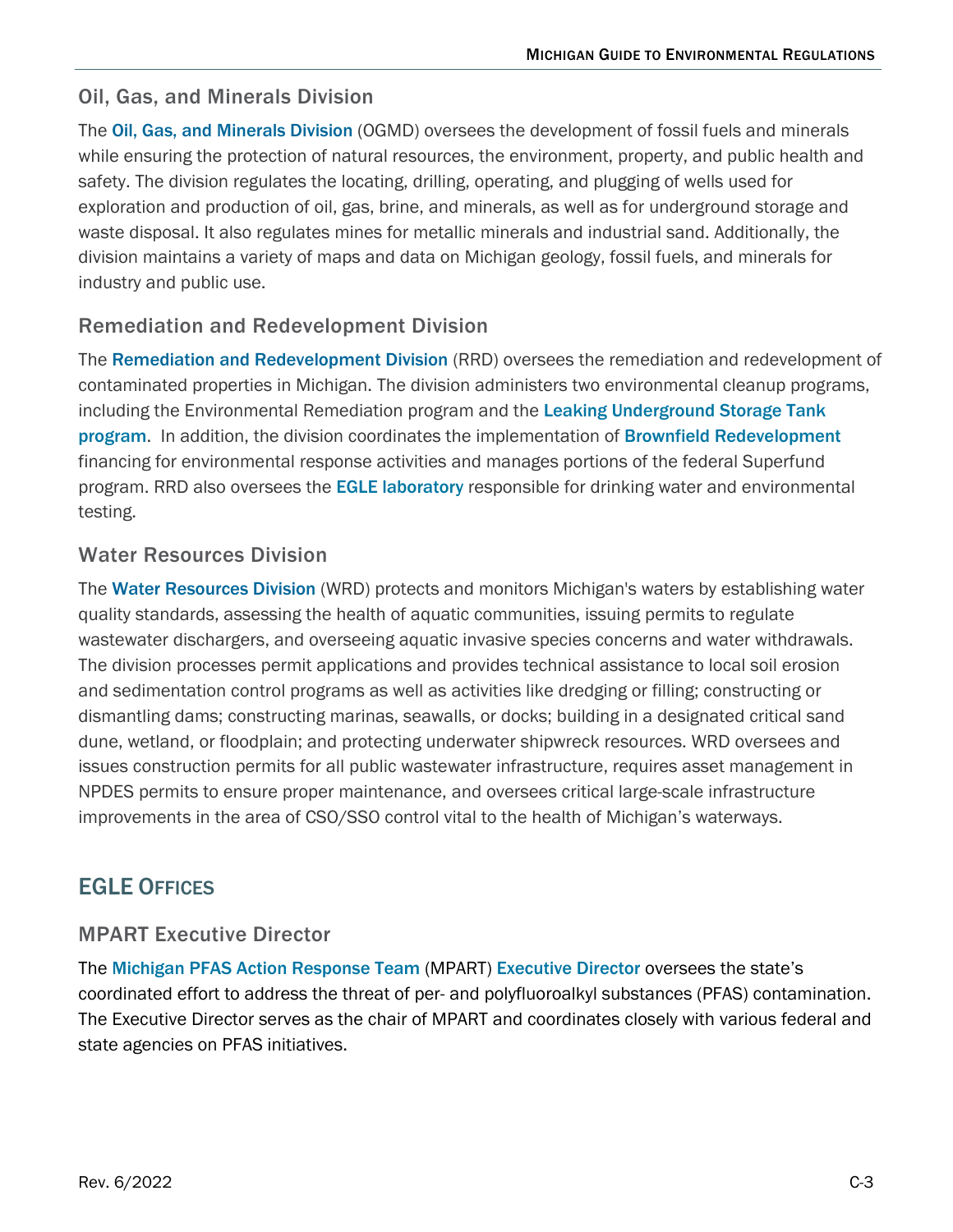#### Office of the Clean Water Public Advocate

The [Office of the Clean Water Public Advocate](https://www.michigan.gov/egle/about/organization/clean-water-public-advocate) accepts and investigates complaints and concerns related to drinking water within the state of Michigan. The office establishes and implements processes in coordination with the divisions to report drinking water complaints and assists with resolution of complaints. The office is also responsible for preparing regular reports on the complaints received, resolution, and recommendations moving forward.

#### Office of Climate and Energy

The [Office of Climate and Energy](https://www.michigan.gov/egle/about/organization/climate-and-energy) coordinates activities of state departments and agencies on climate response and provides insight and recommendations to state government and local units of government on how to mitigate climate impact and adapt to climate changes. The office is also responsible for developing and implementing strategies supporting reliable and environmentally sustainable energy for the future.

#### Office of the Environmental Justice Public Advocate

The [Office of the Environmental Justice Public Advocate](https://www.michigan.gov/egle/about/organization/environmental-justice) accepts and investigates complaints and concerns related to environmental justice within the state of Michigan. The office establishes and implements processes and reporting of environmental justice complaints and assists with resolution of complaints. The office prepares regular reports on the complaints received, resolution, and recommendations moving forward and represents the department on the state's Interagency Environmental Justice Response Team. This office partners closely with divisions on coordinating hearings and public meetings aimed at facilitating interactions with environmental justice communities.

#### Office of the Great Lakes

The [Office of the Great Lakes](https://www.michigan.gov/egle/about/organization/office-of-the-great-lakes) oversees Great Lakes-related water policy and coordinates with the department's divisions as well as external stakeholders to assure alignment of Great Lakes policy and strategy implementation. The office represents the department in national forums regarding the Great Lakes and advises the director on Great Lakes strategies.

#### Office of Legislative Affairs

The **[Office of Legislative Affairs](https://www.michigan.gov/egle/about/organization/legislative-affairs)** is the primary point of contact with the legislature and represents the department at various legislative meetings. The office coordinates constituent responses, tracks and assists with bill analysis, and facilitates preparation for legislative meetings. In addition, staff are responsible for assisting with developing the department's legislative priorities.

#### Office of Public Information

The [Office of Public Information](https://www.michigan.gov/egle/about/organization/public-information) is responsible for serving as the primary point of contact with the media. The office prepares official department statements and press releases. The office is responsible for developing the department's overall communication strategy and coordinates closely with the Environmental Support Division to develop materials to support the department's communication strategy.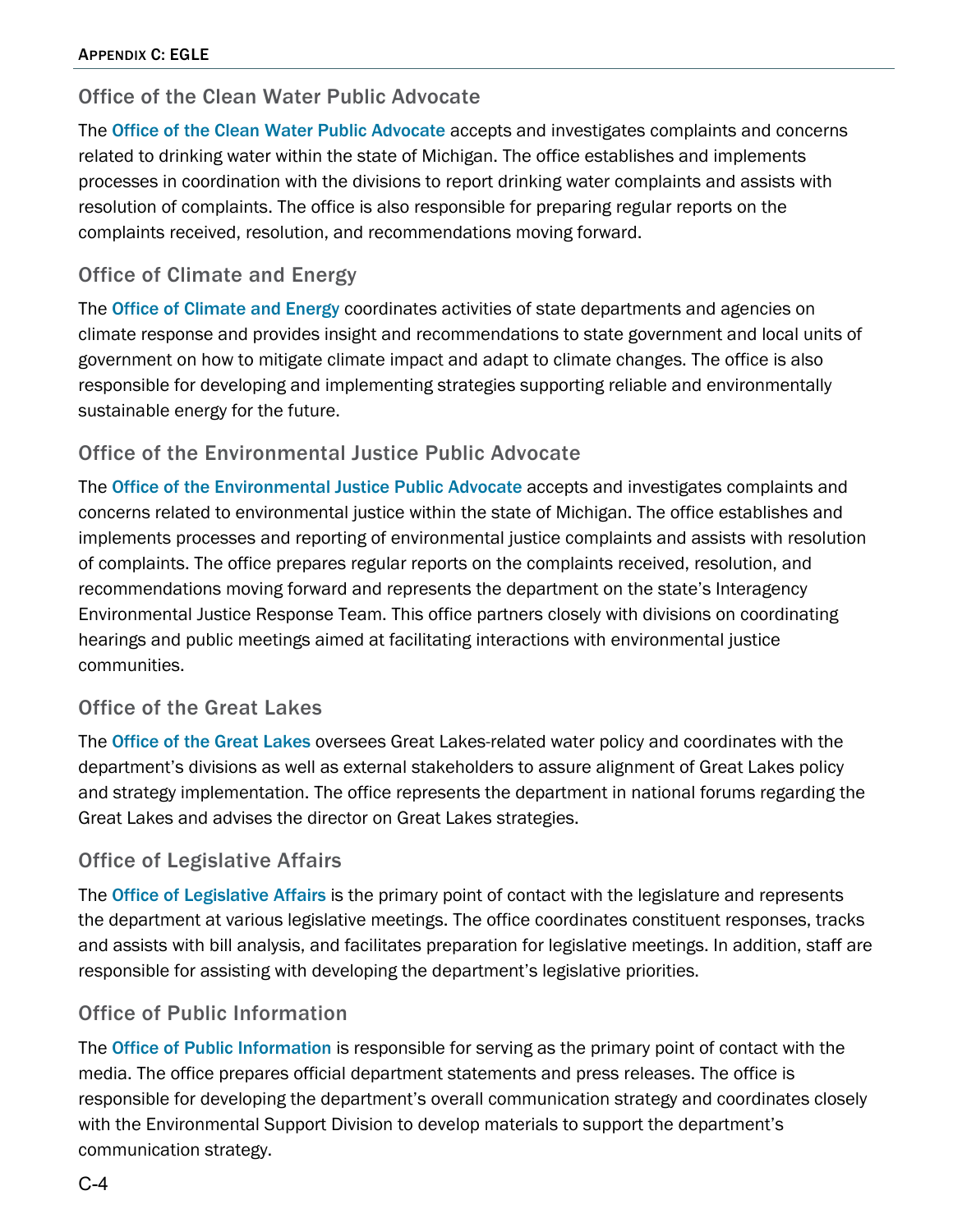

MICHIGAN DEPARTMENT OF ENVIRONMENT, GREAT LAKES, AND ENERGY

# ORGANIZATIONAL STRUCTURE